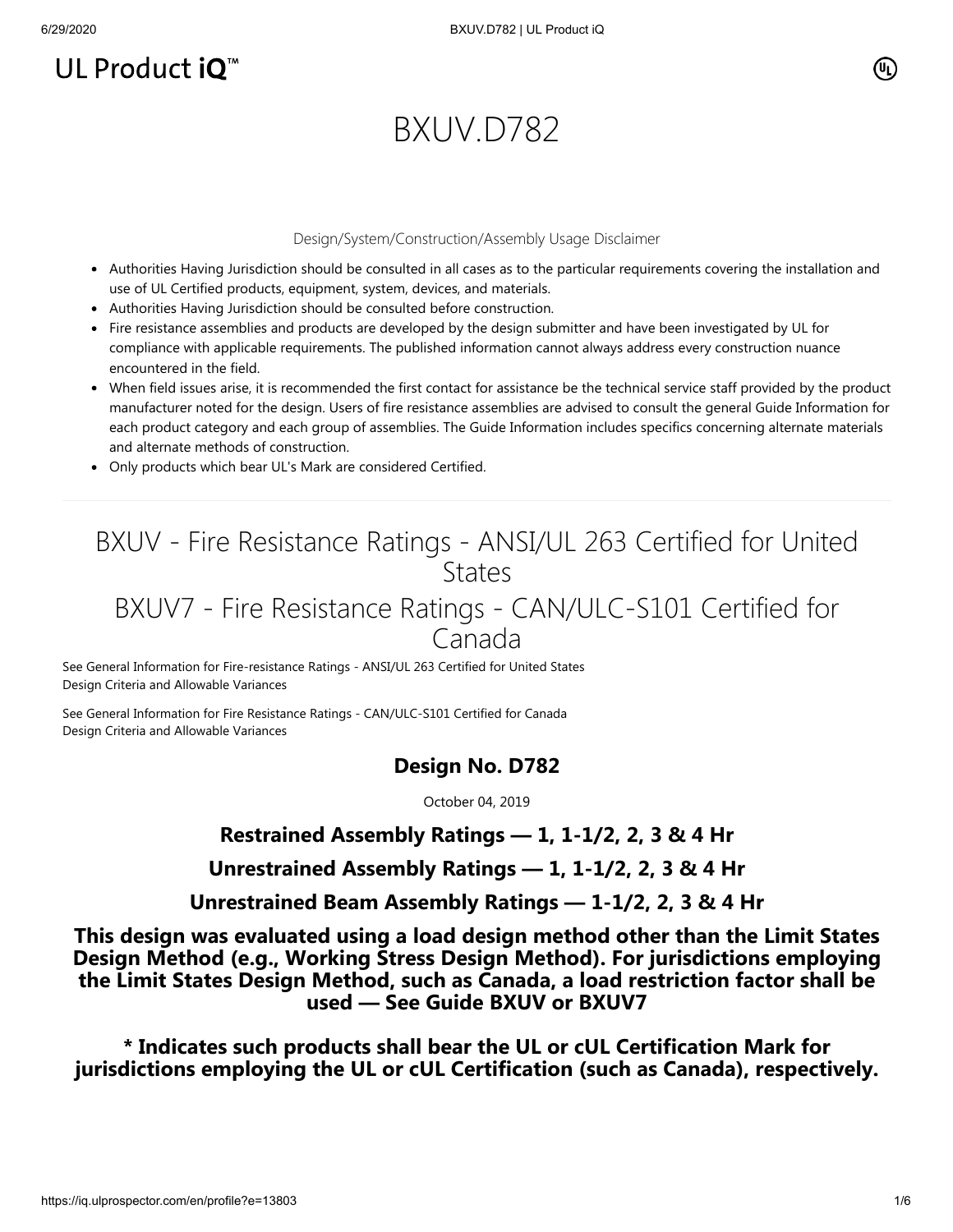6/29/2020 BXUV.D782 | UL Product iQ



1. **Supports —** W8x28 steel beam, min size or steel joists, composite or non-composite, min 10 in. deep, welded or bolted to end supports. May be uncoated or provided with a shop coat of paint. Designed per S.J.I. specifications for a max tensile stress of 30,000 psi. Top chords shall consist of two angles measuring 1-1/4 by 1-1/4 by 0.135 in. thick, min. Bottom chords shall consist of two angles measuring 1 by 1 by 0.115 in. thick, min. The first diagonal web member at each end shall consist of a min 0.595 in. diam round bar. All remaining web members shall consist of 0.5 in. diam round bars, min. Bridging per S.J.I. specifications when non-composite joists are used.

2. **Normal Weight or Light Weight Concrete —** Normal weight concrete, carbonate or siliceous aggregate, 145 pcf plus or minus 3 pcf unit weight, 3000 psi compressive strength, vibrated. Light weight concrete, expanded shale, clay or slate aggregate by rotary kiln method; 118 (+ or -) 3 pcf unit weight, 2500 psi compressive strength, vibrated; 2 to 5 percent entrained air. Min thickness as measured to crests of steel floor and form units, 4-1/2 in. for normal weight concrete and 3-1/4 in. for light weight concrete.

3. **Welded Wire Fabric —** 6 x 6-W1.4 x W1.4.

4. **Steel Floor and Form Units\* —** Composite 1-1/2, 2 or 3 in. deep galv fluted units. Min gauge is No. 22 MSG. Spacing of welds attaching units to supports shall be at each side of joint and not to exceed 12 in. OC between joints. Adjacent units button punched or welded together 36 in. OC at joints.

**ASC STEEL DECK, DIV OF ASC PROFILES L L C** — 32 in. wide Types NH-32, NHN-32; 36 in. wide Types BH-36, BHN-36, BHN-35-1/4, 2WH-36, 2WHS-36, 3WxH-36, 3WH-36, 3W-36, DG3W-36. All units may be galvanized or Prime Shield. Non-cellular decks may be vented designated with a "V" suffix to the product name.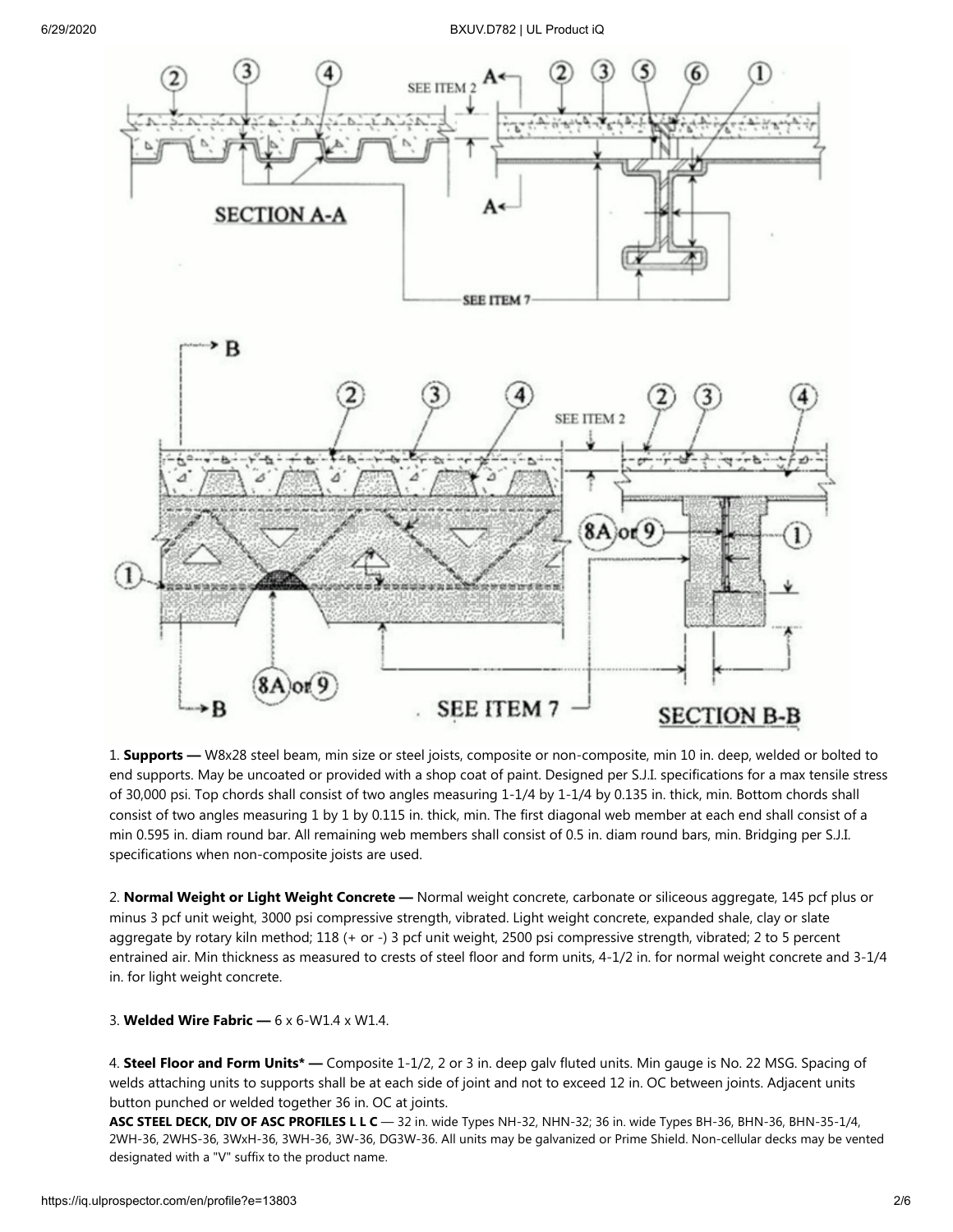**CANAM STEEL CORP** — 36 in. wide Type P-3623, P-3606, and P-3615 composite; 36 in. wide Type P-3606 and P-3615 noncomposite; 24 in. wide Type P-2432 composite.

**CANAM STEEL CORP** — 24 in. wide Types LF2, LF3, LF15; 24 in. wide Type NL. Types LF2, LF3 and NL units may be phos/ptd.

**CHIA TEH CONSTRUCTION MATERIAL CO LTD** — 24 or 36 in. wide Mac-Lok 3; 24 in. wide CFD-3.

**DESIGN ASSISTANCE CONSTRUCTION SYSTEMS INC** — 36 in. wide Type DACS1.5CD, or 24 in. wide Type DACS2.0CD, or DACS3.0CD.

**EPIC METALS CORP** — 24 in. Type EC-366 or 36 in. wide Type EC266

**NEW MILLENNIUM BUILDING SYSTEMS L L C** — 24 or 36 in. wide Types 2.0CD, 3.0CD, 2.0CFD, 3.0CFD, 3.0CFDES; 24, 30 or 36 in. wide Types 1.5CD, 1.5CDI, 1.5CDR, 1.5CFD. Units may be phos/painted or galvanized.

**STEEL MASTERS INTERNATIONAL DEPENDABLE STEEL** — 36 in. wide Types 2WH-36, 3WH-36. Units may be phos/painted or galvanized.

**VERCO DECKING INC - A NUCOR CO** — FORMLOK™ deck types PLB, B, BR, PLN3, N3, PLN, N, PLW2, W2, PLW3, W3. Units are min 24 in. wide and may be galvanized or phos./ptd. Deck may be vented or non-vented.

**VULCRAFT, DIV OF NUCOR CORP** — 24, 30 or 36 in. wide Type 1.5VLI, 1.5PLVLI; 24 or 36 in. wide Types 2VLI, 2.0PLVLI, 3VLI, 3.0PLVLI. Types 1-SVLI, 1.5PLVLI, 2VLI, 2.0PLVLI, 3VLI, 3.0PLVLI units may be phos/ptd. 36 in. wide Types 1.5 SB, 1.5 SBR; 24 or 36 in wide Types 2.0 SB, 3.0 SB; 36 in. wide Type High Strength 1.5 SBI, 36 in. wide Type High Strength 1.5 SBN may be phos/ptd.

**Alternate Construction —** Non-Composite units of the same type listed above may be used provided allowable loading is calculated on the basis of non-composite design.

For unprotected floor assemblies with a max restrained assembly rating of 1-1/2 hr, the unrestrained assembly rating is equal to the unrestrained beam rating and is limited to the following floor units and spans:

(a) 1-1/2, 2 and 3 in. deep, 24 or 36 in. wide, No. 22 MSG fluted clear spans not more than 9 ft, 6 in.

(b) 2 and 3 in. deep, 24 or 36 in. wide No. 20 MSG fluted with clear spans not more than 10 ft, 0 in.

(c) 3 in. deep, 24 in. wide, No. 20 MSG fluted with clear spans not more than 13 ft, 2 in.

5. **Joint Cover —** 2 in. wide, pressure-sensitive cloth tape, applied following the contour of floor units.

6. **Shear Connector —** (Optional) — Studs, 3/4 in. diam by 3-3/8 in. long, headed-type or equivalent per AISC specifications. Welded to the top flange of beam through the steel floor units.

7. **Spray-Applied Fire Resistive Matrials\* —** Applied by mixing with water spraying in one coat to a final thickness as shown above, to steel surfaces which must be clean and free of dirt, loose scale and oil. Min avg and min ind density of 15/14 pcf respectively. For Types MK-6/CBF, MK-6/ED, MK-6/HY, MK-6/HB, MK-6s, MK-10 HB, RG. Min avg and min ind density of 22/19 pcf respectively for Types Z-106 and Z-106/G. For method of density determination see Design Information Section.

| <b>Restrained</b><br><b>Assembly</b> | <b>Unrestrained</b><br><b>Assembly</b> | <b>Unrestrained</b><br><b>Beam</b> | <b>Protection Mtl Thkns In.</b><br>Valley/ |             |             |              |
|--------------------------------------|----------------------------------------|------------------------------------|--------------------------------------------|-------------|-------------|--------------|
| <b>Rating Hr</b>                     | <b>Rating Hr</b>                       | <b>Rating Hr</b>                   | <b>Crests</b>                              | <b>Side</b> | <b>Beam</b> | <b>Joist</b> |
|                                      |                                        |                                    | $\Omega$                                   | $\Omega$    | $7/16++$    | $1 - 1/8$    |
| $1 - 1/2$                            |                                        |                                    | $\Omega$                                   | $\Omega$    | $7/16++$    | $1 - 5/16$   |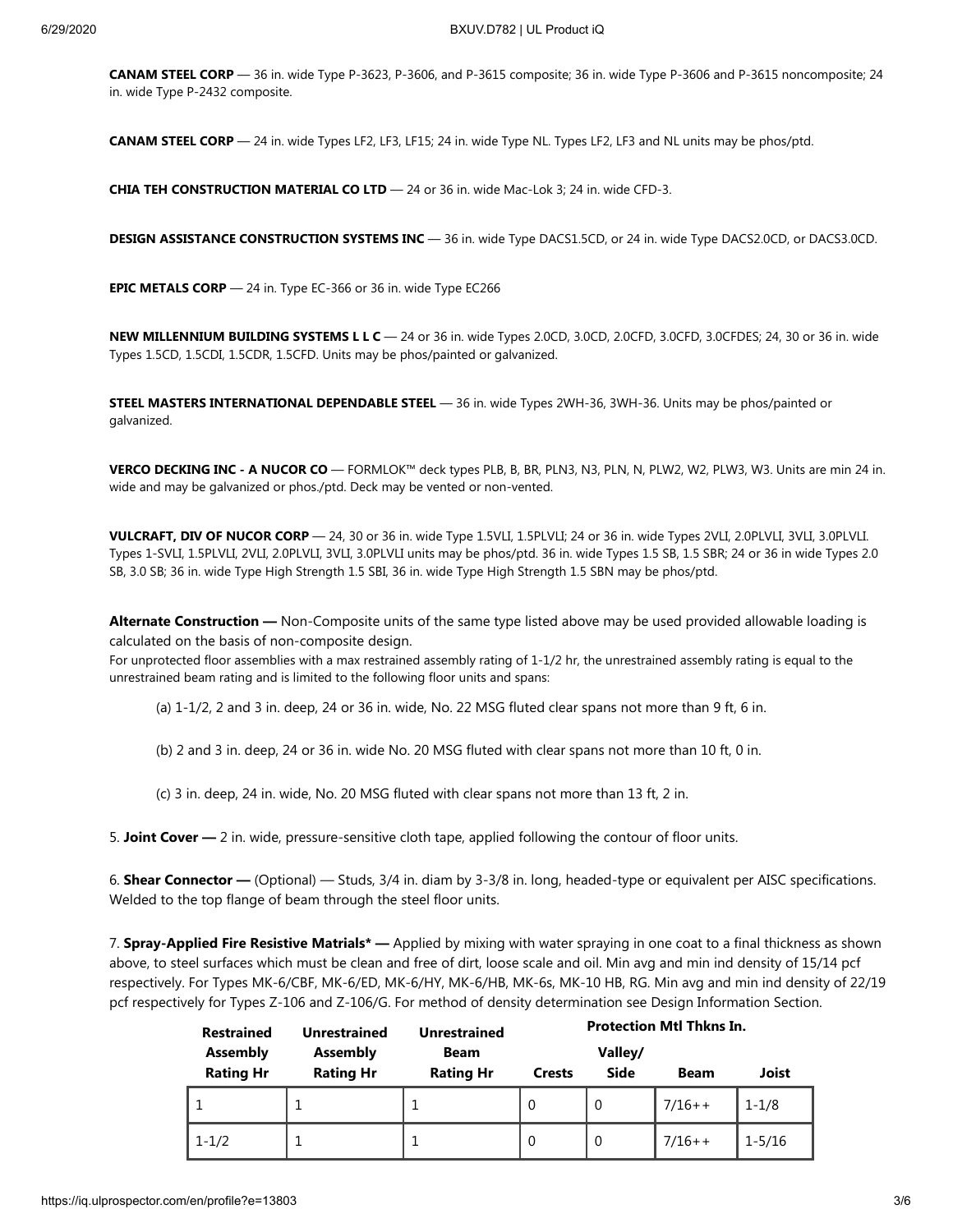6/29/2020 BXUV.D782 | UL Product iQ

| $1 - 1/2$      | $1 - 1/2$      | $1 - 1/2$      | $\mathbf 0$ | $\boldsymbol{0}$ | 3/4          | $1 - 5/8$  |
|----------------|----------------|----------------|-------------|------------------|--------------|------------|
| $\overline{2}$ | $\mathbf{1}$   | $\mathbf{1}$   | 5/16        | 5/16             | $7/16++$     | $1 - 7/16$ |
| $\overline{2}$ | $\overline{2}$ | $\overline{2}$ | 5/16        | 5/16             | $\mathbf 1$  | $2 - 3/16$ |
| $\mathsf{3}$   | $1 - 1/2$      | $1 - 1/2$      | 3/8         | 3/8              | 3/4          | $3 - 1/2$  |
| 3              | $\overline{2}$ | $\overline{2}$ | 3/8         | 3/8              | $\mathbf{1}$ | $3 - 1/2$  |
| 3              | 3              | 3              | 11/16       | 1/2              | $1 - 5/16$   | $3 - 1/2$  |
| 4              | $\overline{2}$ | $\overline{2}$ | 11/16       | 1/2              | $\mathbf{1}$ |            |
| 4              | $\mathsf{3}$   | 3              | 11/16       | 1/2              | $1 - 5/16$   |            |
| 4              | $\overline{4}$ | 4              | $1 - 1/2$   | $1 - 1/8$        | $1 - 5/8$    |            |

**ARABIAN VERMICULITE INDUSTRIES** — Types MK-6/CBF, -6/ED, -6/HY, -6HY Extended Set, -6/HB, -6s, MK-10 HB, MK-10 HB Extended Set, Sonophone 1, Sonophone 5, Z-106, Z-106/G.

**GCP KOREA INC** — Types MK-6/CBF, MK-6/ED, MK-6HY, MK-6HY Extended Set, MK-6/HB, MK-6s, MK-10 HB, MK-10 HB Extended Set, Monokote Acoustic 1, Monokote Acoustic 5 , Z-106, Z-106/G.

**GCP APPLIED TECHNOLOGIES INC** — Types MK-6/HY, MK-6HY Extended Set, MK-6/HB, MK-6s, MK-10 HB, MK-10 HB Extended Set, Monokote Acoustic 1 , Monokote Acoustic 5 , RG, Z-106, Z-106/G.

++Thickness on lower flange tips may be reduced to 1/4 in.

7A. **Alternate Spray-Applied Fire Resistive Materials\* —** Applied by mixing with water and spraying in one or more coats to final thicknesses as shown in the table below to steel surfaces which must be clean and free of dirt, loose scale and oil. When steel deck is used the area between the steel deck and the beams top flange or the joist upper angles shall be filled. Min avg and min ind density of 22/19 pcf respectively. For method of density determination, refer to Design Information Section.

| <b>Restrained</b>                   | <b>Unrestrained</b>                 | <b>Unrestrained</b>             | <b>Protection Mtl Thkns In.</b> |                 |              |              |
|-------------------------------------|-------------------------------------|---------------------------------|---------------------------------|-----------------|--------------|--------------|
| <b>Assembly</b><br><b>Rating Hr</b> | <b>Assembly</b><br><b>Rating Hr</b> | <b>Beam</b><br><b>Rating Hr</b> | <b>Crests</b>                   | Valley/<br>Side | <b>Beam</b>  | <b>Joist</b> |
| $1\,$                               | 1                                   | $\mathbf{1}$                    | $\mathbf 0$                     | $\mathbf 0$     | $1/2++$      | $1 - 1/8$    |
| $1 - 1/2$                           | $\mathbf{1}$                        | 1                               | $\mathbf 0$                     | $\mathbf 0$     | $1/2++$      | $1 - 5/16$   |
| $1 - 1/2$                           | $1 - 1/2$                           | $1 - 1/2$                       | $\mathbf 0$                     | $\mathbf 0$     | 13/16        | $1 - 5/8$    |
| $\overline{2}$                      | $\mathbf{1}$                        | $\mathbf{1}$                    | 3/8                             | 3/8             | $1/2++$      | $1 - 7/16$   |
| $\overline{2}$                      | $\overline{2}$                      | $\overline{2}$                  | 3/8                             | 3/8             | $\mathbf{1}$ | $2 - 3/16$   |
| 3                                   | $1 - 1/2$                           | $1 - 1/2$                       | 3/8                             | 3/8             | 3/4          | $3 - 1/2$    |
| 3                                   | $\overline{2}$                      | $\overline{2}$                  | 7/16                            | 7/16            | $\mathbf 1$  | $3 - 1/2$    |
| 3                                   | 3                                   | 3                               | 11/16                           | 9/16            | $1 - 5/16$   | $3 - 1/2$    |
| 4                                   | 2                                   | $\overline{2}$                  | 11/16                           | 9/16            | $\mathbf 1$  |              |
| 4                                   | 3                                   | 3                               | 11/16                           | 9/16            | $1 - 5/16$   |              |
| 4                                   | $\overline{4}$                      | $\overline{4}$                  | $1 - 1/2$                       | $1 - 1/8$       | $1 - 5/8$    |              |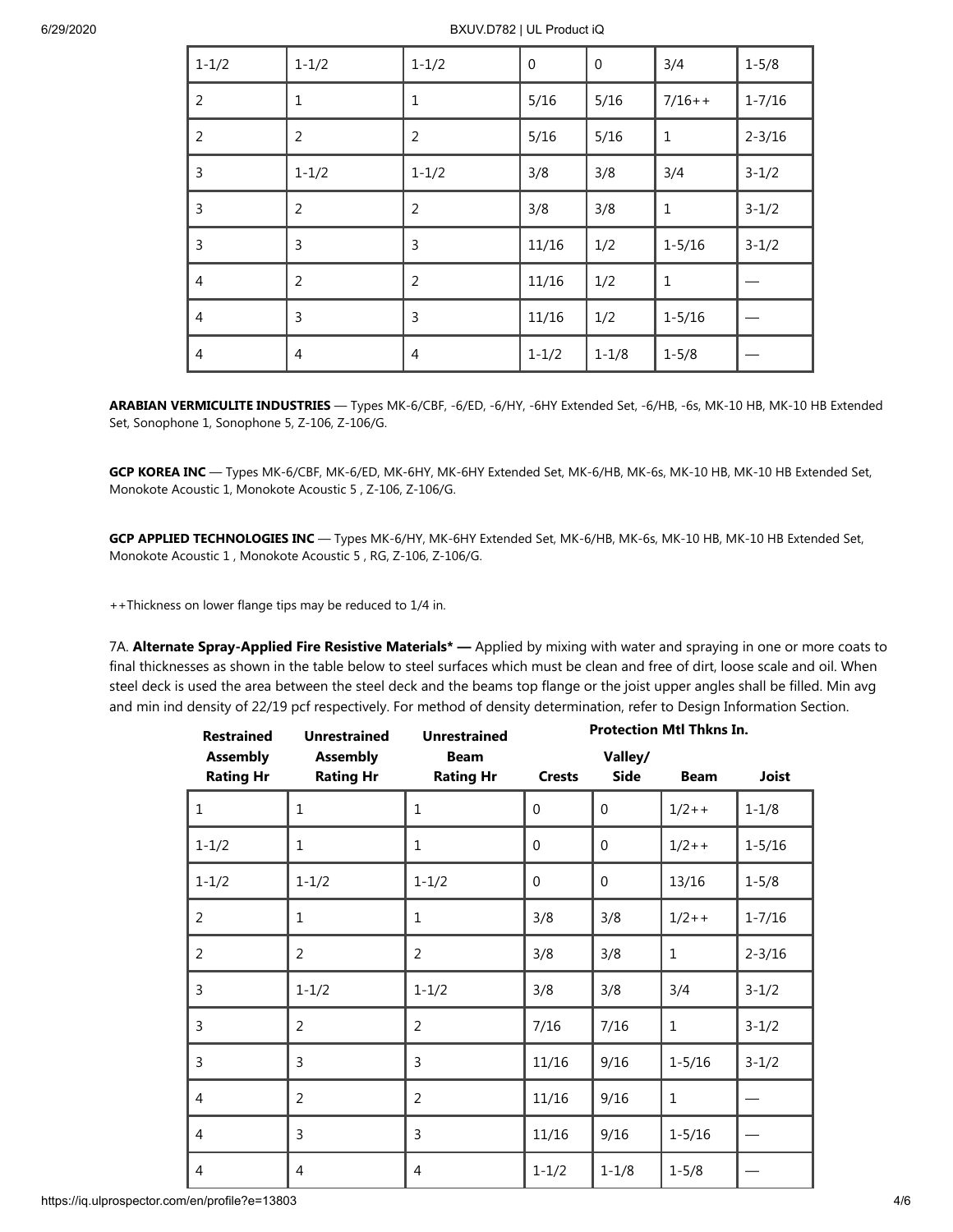#### **ARABIAN VERMICULITE INDUSTRIES** — Type Z-106/HY.

#### **GCP APPLIED TECHNOLOGIES INC** — Type Z-106/HY.

**GCP KOREA INC** — Type Z-106/HY.

++Thickness on lower flange tips may be reduced by one half.

7B. **Alternate Spray-Applied Fire Resistive Materials\* —** Applied by mixing with water and spraying in one or more coats to final thicknesses as shown in the table below to steel surfaces which must be clean and free of dirt, loose scale and oil. The area between the steel deck and the beams top flange or the joist upper angle shall be filled. Application of protection material to steel floor units requires the installation of expanded metal lath. See Item 8B . Min avg and min ind density of 40/36 pcf, respectively. Min avg and min ind density of 40/36 pcf respectively for Types Z-146, Z-146PC and Z-146T cementitious mixture. Min avg and min ind density of 50/45 pcf respectively for Types Z-156, Z-156T and Z-156PC. For method of density determination, refer to Design Information Section.

| <b>Restrained</b>                   | <b>Unrestrained</b>                 | <b>Unrestrained</b>             | <b>Protection Mtl Thkns In.</b> |              |              |  |
|-------------------------------------|-------------------------------------|---------------------------------|---------------------------------|--------------|--------------|--|
| <b>Assembly</b><br><b>Rating Hr</b> | <b>Assembly</b><br><b>Rating Hr</b> | <b>Beam</b><br><b>Rating Hr</b> | <b>Beneath</b><br><b>Floor</b>  | <b>Beam</b>  | <b>Joist</b> |  |
| $\mathbf{1}$                        | $\mathbf{1}$                        | $\mathbf{1}$                    | 0                               | $7/16++$     | $1 - 1/8$    |  |
| $1 - 1/2$                           | $\mathbf{1}$                        | 1                               | 0                               | $7/16++$     | $1 - 5/16$   |  |
| $1 - 1/2$                           | $1 - 1/2$                           | $1 - 1/2$                       | $\Omega$                        | 3/4          | $1 - 5/8$    |  |
| $\overline{2}$                      | $\mathbf{1}$                        | $\mathbf{1}$                    | 5/16                            | $7/16++$     | $1 - 7/16$   |  |
| $\overline{a}$                      | $\overline{2}$                      | 2                               | 5/16                            | $\mathbf{1}$ | $2 - 3/16$   |  |
| 3                                   | $1 - 1/2$                           | $1 - 1/2$                       | 3/8                             | 3/4          | $3 - 1/2$    |  |
| 3                                   | $\overline{2}$                      | 2                               | 3/8                             | $\mathbf{1}$ | $3 - 1/2$    |  |
| 3                                   | $\overline{3}$                      | 3                               | 11/16                           | $1 - 5/16$   | $3 - 1/2$    |  |
| $\overline{4}$                      | $\overline{2}$                      | $\overline{2}$                  | 11/16                           | $\mathbf{1}$ |              |  |
| $\overline{4}$                      | 3                                   | 3                               | 11/16                           | $1 - 5/16$   |              |  |
| 4                                   | 4                                   | 4                               | $1 - 1/2$                       | $1 - 5/8$    |              |  |

**ARABIAN VERMICULITE INDUSTRIES** — Types Z-146 investigated for exterior use, Sonophone 35.

**GCP KOREA INC** — Types Z-146 investigated for exterior use, Monokote Acoustic 35.

**GCP APPLIED TECHNOLOGIES INC** — Types Z-146, Z-146T, Z146PC, Z-156, Z-156T and Z-156PC investigated for exterior use, Monokote Acoustic 35.

++Thickness on lower beam flange tips may be reduced to 1/4 in.

8. **Metal Lath —** (Not Shown) — Metal lath shall be 3/8 in. expanded diamond mesh, weighing 2.5 lb per sq yd. Secured to underside of steel deck with No. 12 by 3/8 in. pan head self-drilling, self-tapping screws and steel washers with an outside diam of 1/2 in. screws spaced 12 in. OC in both directions with lath edges overlapped approx 3 in.